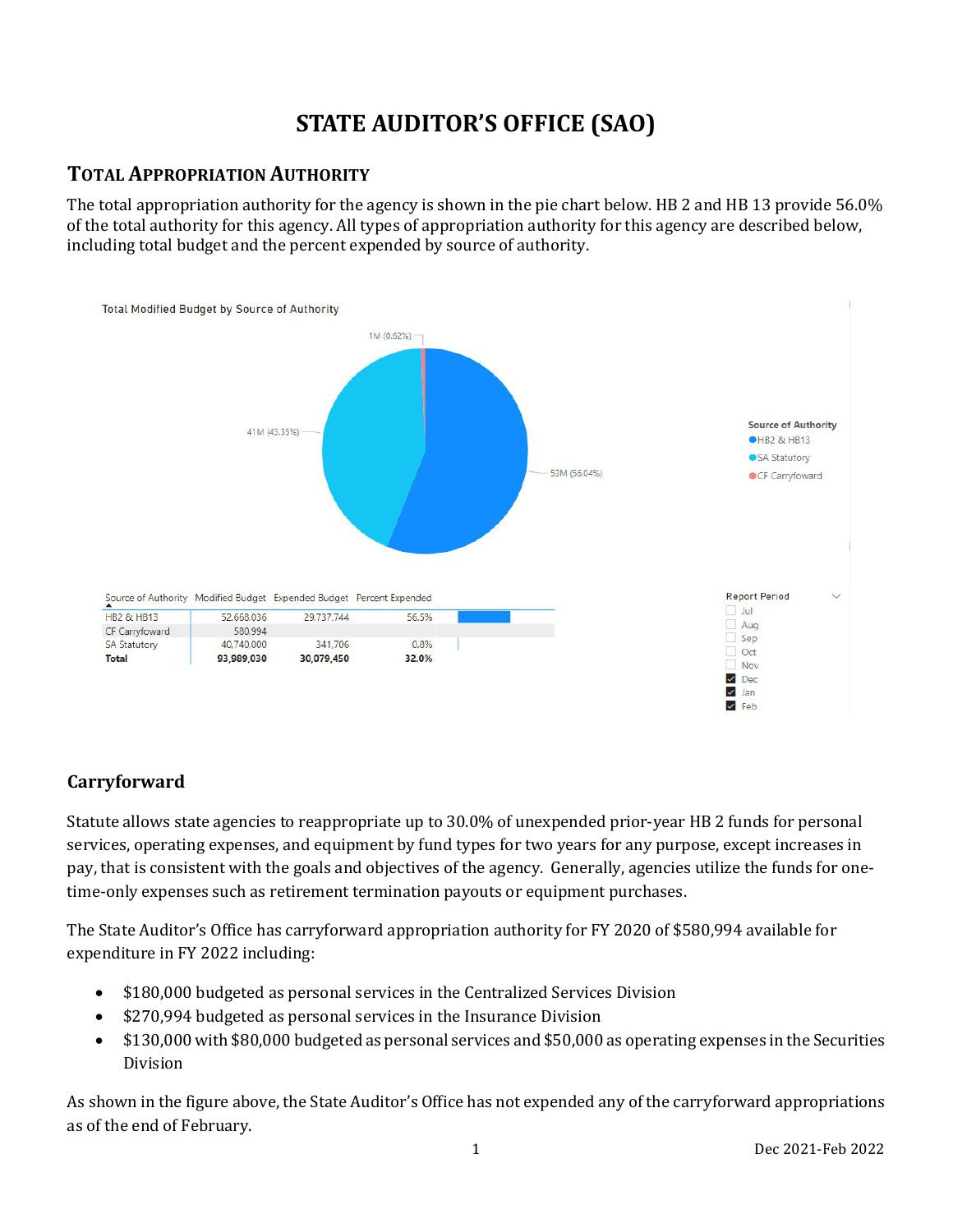### **Statutory Appropriations**

The State Auditor's Office is responsible for passing through funding for local police and firefighter retirement programs. The retirement programs are funded from general insurance (33-2-705, MCA) and firefighter insurance premium taxes (50-3-109, MCA). The premium taxes are deposited into the general fund and then a portion is transferred to the State Auditor's Office for distribution to local governments. In FY 2022, SAO is budgeted for the following pension distributions to local governments:

- \$18.0 million for municipal police retirement contributions
- \$18.4 million for municipal firefighter retirement contributions
- \$440,000 for firefighter relief association contributions
- \$3.0 million for volunteer firefighter retirement contributions
- \$300,000 for city police retirement fund contributions

Historically the payments are made in the last half of the fiscal year.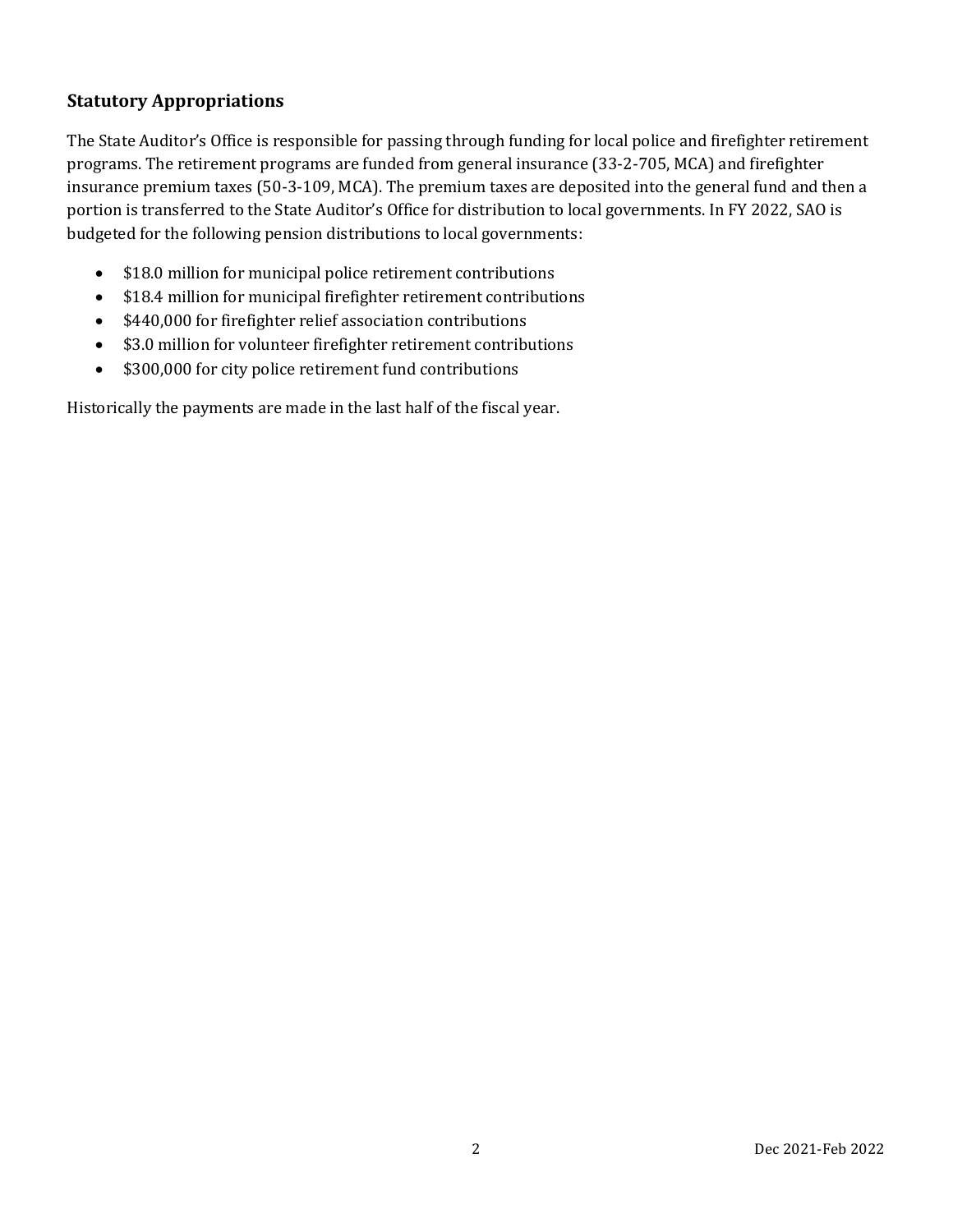# **HB 2 BUDGET MODIFICATIONS**

The following chart shows the HB 2 budget as passed by the legislature, including the pay plan, and the HB 2 modified budget from December 1, 2021 through February 28, 2022. Net modifications to the budget include operating plan changes from one expenditure account to another, program transfers, reorganizations, and agency transfers of authority. The positive modifications and negative modifications are shown by program, expenditure account, and fund type.

| Legislative Budget Compared to Modified Budget - HB 2 Only |                                                   |            |                   |  |  |  |
|------------------------------------------------------------|---------------------------------------------------|------------|-------------------|--|--|--|
| <b>Agency Name</b>                                         | December Modified March Modified<br><b>Budget</b> | Budget     | Net Modifications |  |  |  |
| □ State Auditor's Office                                   | 52,668,036                                        | 52,668,036 |                   |  |  |  |
| <b>CENTRAL MANAGEMENT</b>                                  | 2,046,668                                         | 2.046.668  |                   |  |  |  |
| INSURANCE                                                  | 49,272,265                                        | 49,272,265 |                   |  |  |  |
| <b>SECURITIES</b>                                          | 1.349.103                                         | 1,349,103  |                   |  |  |  |
| Total                                                      | 52,668,036                                        | 52,668,036 |                   |  |  |  |

| Acct & Lyl 1 DESC                     | December Modified March Modified<br>Budget | Budget     | Net Modifications |
|---------------------------------------|--------------------------------------------|------------|-------------------|
| <b>E</b> 61000 Personal Services      | 6,314,390                                  | 6,314,390  |                   |
| □ 62000 Operating Expenses            | 2,308,769                                  | 2,308,769  |                   |
| □ 63000 Equipment & Intangible Assets | 7.994                                      | 7.994      |                   |
| <b>El 66000 Grants</b>                | 44.031.143                                 | 44.031.143 |                   |
| ⊞ 69000 Debt Service                  | 5.740                                      | 5.740      |                   |

| <b>Fund Type</b>          | December<br><b>Modified Budget</b> | March Modified<br><b>Budget</b> | Net Modifications |
|---------------------------|------------------------------------|---------------------------------|-------------------|
| □ 02 State/Other Spec Rev | 18.568.036                         | 18.568.036                      |                   |
| ⊞ 03 Fed/Other Spec Rev   | 34.100.000                         | 34,100,000                      |                   |

Since December, the State Auditor's Office has not modified its HB 2 budget.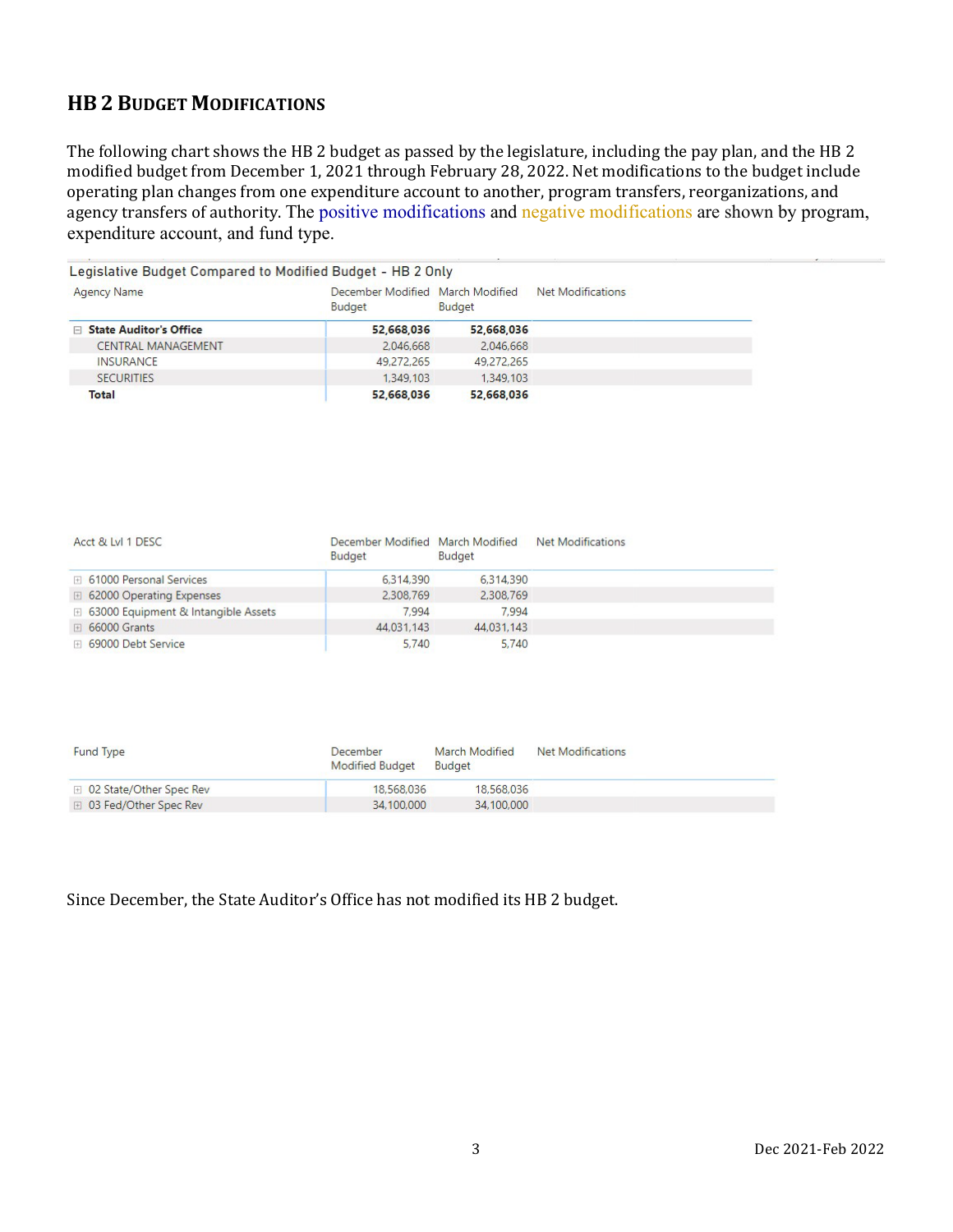# **HB 2 APPROPRIATION AUTHORITY**

The following chart shows the appropriated budget for the agency compared to expenditures through February 28, 2022.



|  | Program Name         |            | Modified Budget Expended Budget Percent Expended |       |
|--|----------------------|------------|--------------------------------------------------|-------|
|  | E CENTRAL MANAGEMENT | 2.046.668  | 1.037.904                                        | 50.7% |
|  | <b>FE INSURANCE</b>  | 49.272.265 | 27,939,130                                       | 56.7% |
|  | <b>SECURITIES</b>    | 1,349,103  | 760.710                                          | 56,4% |
|  | <b>Total</b>         | 52.668.036 | 29,737,744                                       | 56.5% |

The State Auditor's Office is funded in FY 2022 with:

- 35.3% state special revenues generated from insurance licensure fees, examination fees, health insurance plan premiums, penalties, and portfolio notice filing fees
- 64.7% federal special revenues, which are received for the Montana Reinsurance Program. The Montana Reinsurance Program utilizes annual assessments on health insurance plan premiums, deposited into the state special revenue fund, as a match for federal funds. Both the state and federal special revenues are used to offset expenses of health insurers associated with high cost individuals who incur high cost claims

# **Personal Services**

Personal services make up 12.0% of the modified HB 2 budget in FY 2022. As of February 28, 2022, SAO has expended 56.3% of its personal services budget.

The following chart shows the positions within the agency that are vacant as of February 1, 2022.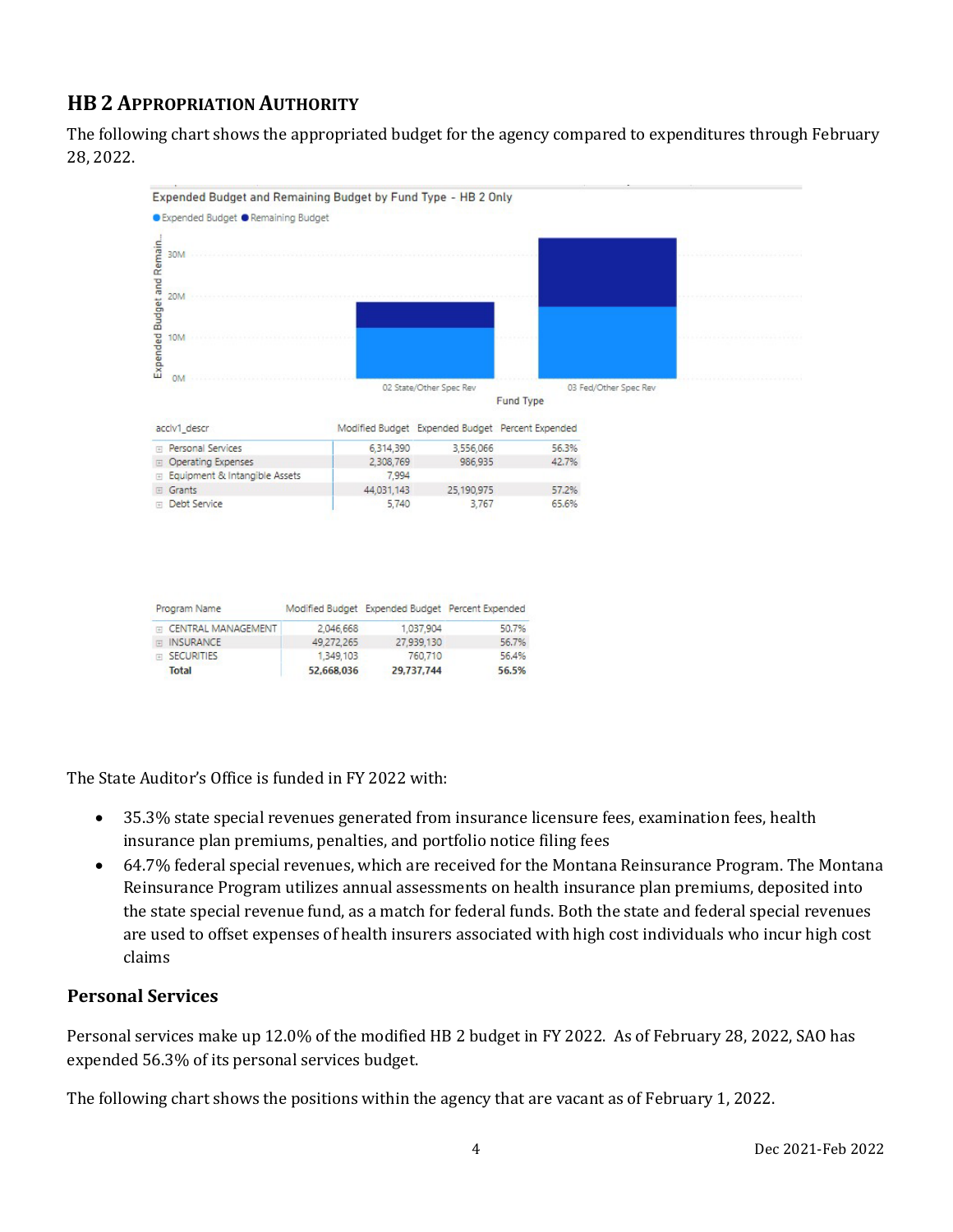# **Vacancies - House Bill 2**



As shown above, 20.3% of the HB 2 FTE are vacant as of February 28, 2022, with:

- 3.00 FTE of 15.00 FTE, or 20.0%, vacant in the Central Management Division including an accountant, an information technology (IT) systems administrator, and a computer systems analyst. Since February 1, the SAO has hired a new accountant. The IT manager is currently evaluating staffing for information technology
- 8.00 FTE of 44.00 FTE, or 18.2%, vacant in the Insurance Division including the Deputy Chief Counsel, a compliance specialist, a financial examiner, a license examiner specialist, an insurance claims examiner, two lawyers, and one exempt staff position. Since February 1, SAO has hired a Deputy Chief Counsel, one attorney, and a license exam specialist. SAO anticipates filling the majority of the remaining positions in the next few months
- 3.50 FTE of 12.50 FTE, or 28.0%, vacant in the Security Division including a compliance specialist, a financial examiner, and two exempt staff positions. SAO anticipates filling the majority of the remaining positions in the next few months

### **Next Steps for Personal Services Reporting**

In upcoming Quarterly Financial Reports, the LFD will begin the process of a more comprehensive look at personal services. The LFD will compare two executive "snapshots" -- July 2020 and July 2022. The analysis will identify adjustments adopted by the legislature in 2021 and modifications made by the agencies, within the confines of budget law.

The September Quarterly Financial Report will provide the complete comparison from July 2020 to July 2022. Ultimately, the analysis will result in a description of all the components that will be part of the executive's decision package one (DP 1) 2025 biennium budget request. This work will prepare legislators for budget deliberations in the 2023 session. For a review of how DP 1 works and snapshot components, please read this [short brochure](https://montana.maps.arcgis.com/apps/Cascade/index.html?appid=23095fcf15754f4fb38b63c58a884b97) from 2019.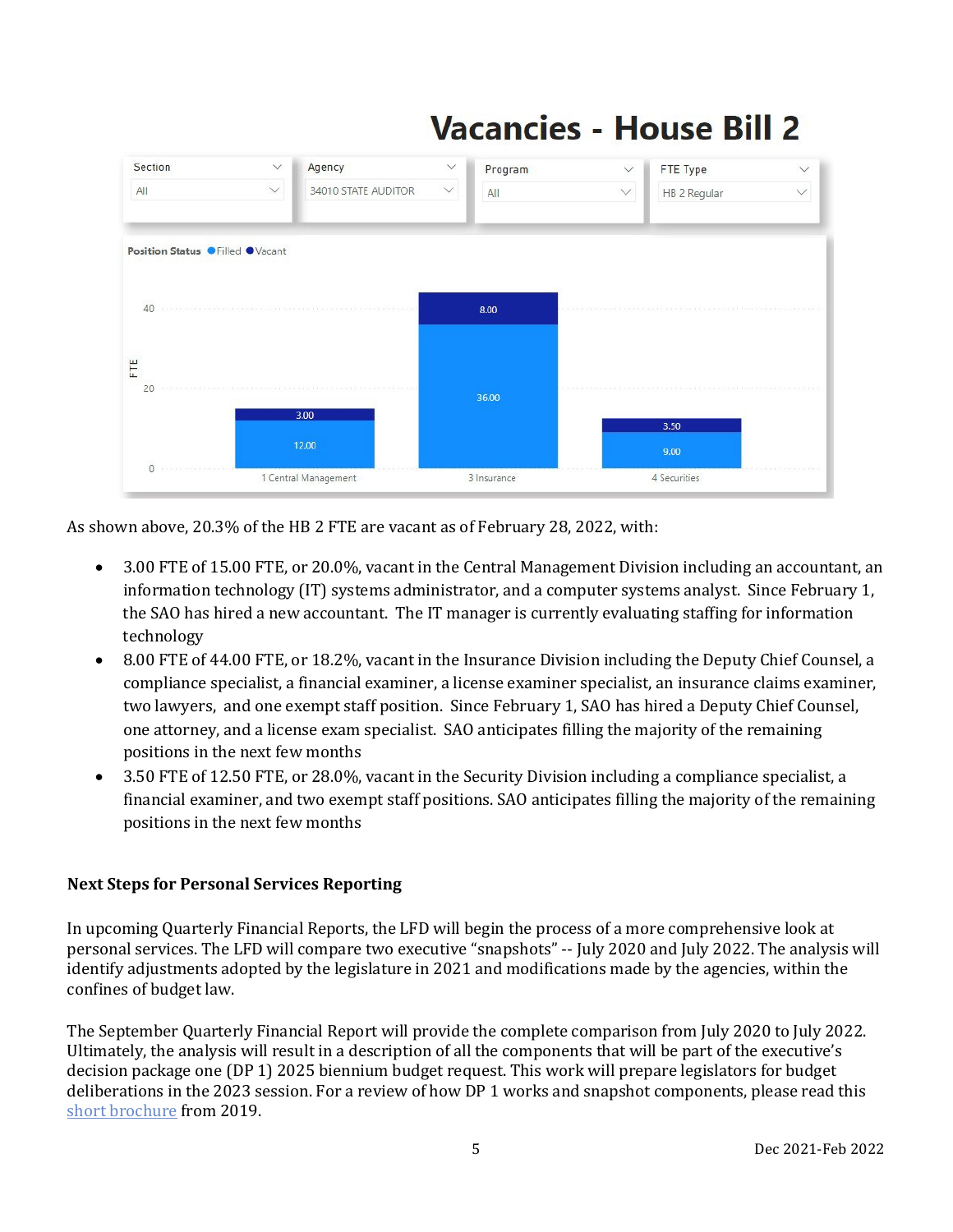# **Operating Expenses**

Operating expenses make up 4.4% of the HB 2 modified budget in FY 2022 with spending at 42.7% at the end of February.

### **Grants**

The 2019 Legislature enacted SB 125, which established the Montana Reinsurance Program (MRP). State special revenue of \$9.9 million and federal special revenue of \$34.1 million for MRP is appropriated in FY 2022.

MRP lowers premium rates by limiting the liability of insurers for higher cost claims within a specific range, \$40,000 to \$101,750. The establishment of MRP required a Section 1332 waiver of the Affordable Care Act, which was granted by the Centers for Medicare and Medicaid Services (CMS) in August 2019. The waiver was authorized for calendar years 2020 through 2024.

MRP is funded through:

- 1.2% assessment on participating healthcare insurers
- Federal pass through funds granted by CMS

In FY 2021, the State Auditor's Office collected \$10,032,581 of state special revenue in assessments from participating healthcare insurers for high cost claims made in calendar year 2020. These funds will be used to make reimbursements in FY 2022. The participating healthcare insurers had until August 15, 2021 (FY 2022) to submit claims to the MRP administrator for reinsurance payments. If the healthcare insurer incurred claim costs on a member above \$40,000 the insurer then was allowed to request reimbursement for 60.0% of the costs up to the cap of \$101,750.

As of February 28, 2022, the State Auditor's Office made \$25.2 million in reimbursement payments to participating healthcare insurers. The MRP reimbursements were paid using the following funds:

- \$7,774,711 in state special revenue
- \$17,416,264 in federal special revenue

State special revenue funding that is not utilized in any given year is used to lower assessments in future years.

# **OTHER ISSUES**

### **Required Reports**

The State Auditor's Office did not have any budget amendments, operating plan changes, or program transfers that require reporting to the Legislative Finance Committee.

Statute requires state agencies report on civil claims or complaints received each quarter. The State Auditor's Office reports the following cases filed in district courts:

- Reservation Operations Center, LLC v. Scottsdale Insurance Company, et. al. alleges failure of the state to serve process on a foreign insurer
- Winsor v. State of Montana, et. al. alleges violations of various statutes and tort law in connection with termination of employment